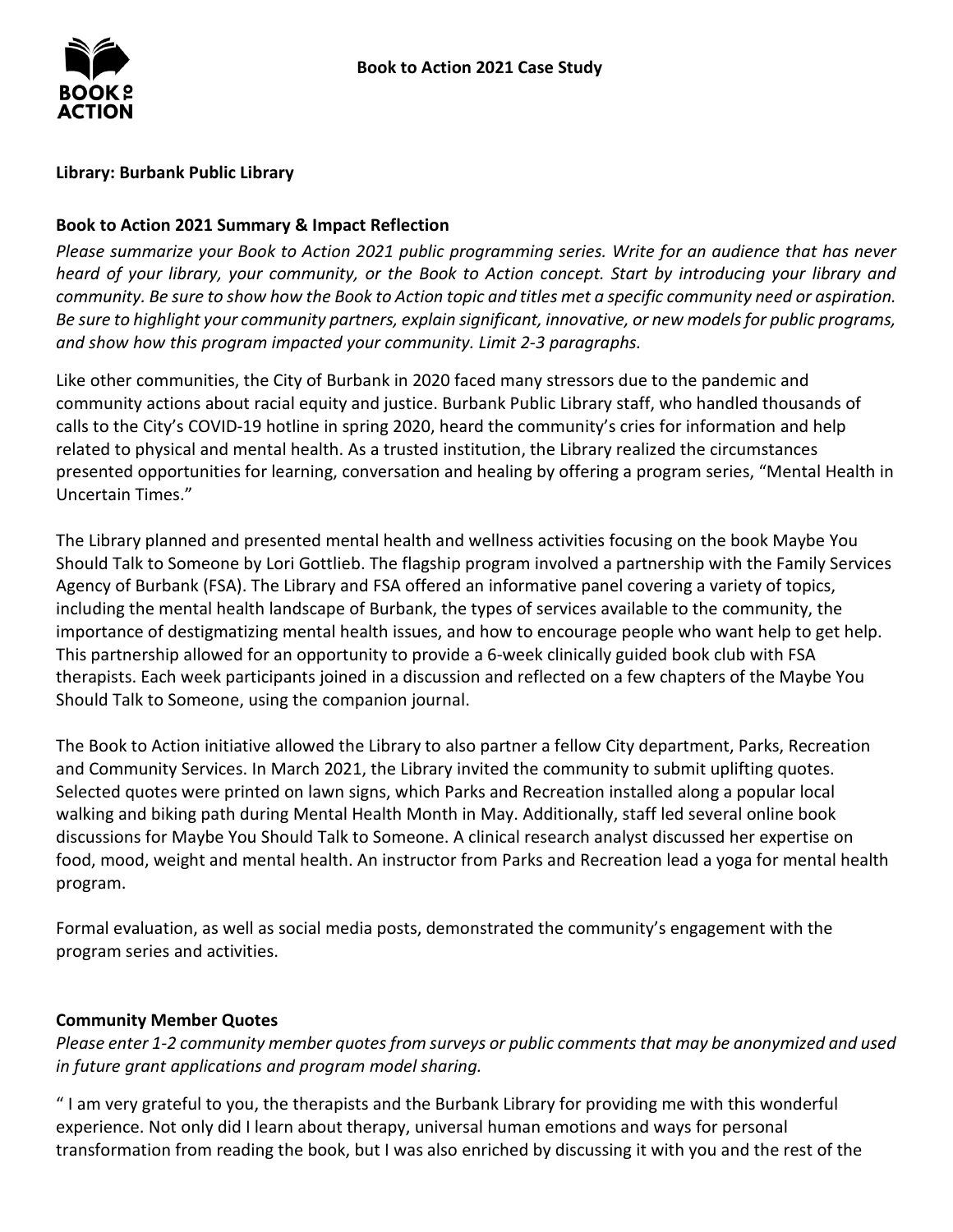group. Everyone's wisdom, reflection and willingness to share experiences enlightened me and made feel part of a group. I commend the library for addressing issues of mental health through literature, and I look forward to future programs. Thank you very much for your kindness and for making us feel that each one of our voices was important. Thank you for your weekly reminders and your positivity."

 "I love reading, and this book was a good one. What made it even better is that I was able to share the experience with a group of people who in a short amount of time were quite open with each other. Having therapists present, who offered expertise in a way that was more humanizing than heavy handed, was a fantastic addition to this experience. I am (and continue to be) impacted quite positively by this weekly event be easy to skip this virtual meeting, but each time so far I am glad that I didn't because I leave with a sense of as we share our own stories along with discussing the narrative of the book. After a long day at work it would calm, camaraderie, and positivity."

# **Impact on Professional Development**

 *What professional takeaways would you share with others looking to improve community engagement with adults & intergenerational groups? Please summarize how participating in the Book to Action 2021 initiative impacted you and your team's professional development. As a result of participating in this program, what skills did you or your team learn?* 

 and programs for the community. The partnership with the Family Services Agency reached a different audience and added value and impact to a simple book club. Staff developed skills in communication and collaboration. The entire team grew by working together on a series of interconnected activities. Book to Action also provided Participating in the Book to Action 2021 initiative gave Library staff the opportunity to explore new partnerships staff with additional grant application, tracking and reporting skills, along with exposure to evaluation tools.

# **Final Words of Advice**

*What brief bit of advice (1-2 sentences) would you give to library staff members interested in coordinating a Book to Action or similar community engagement series for adults and intergenerational groups in their community?* 

 Start planning early; not everything goes as planned. Taking risks, being open to ideas, and using networks can create results beyond what you might imagine.

 **Total # Programs:** 8 **Book to Action URL(s): Book to Action Images: Total Attendance at Programs:** 454 <https://burbanklibrary.org/events/mental-health-uncertain-times>

**Image 1 File Name:** Food and Mood marketing

**Image 1 Caption:** The Relationship Between Food and Mood program description, time, and sign up information

**Image 2 File Name:** Mental Health quote sign

 **Image 2 Caption:** Sign displaying quote from Bob Marley: You never know how strong you are until being strong is the only choice you have